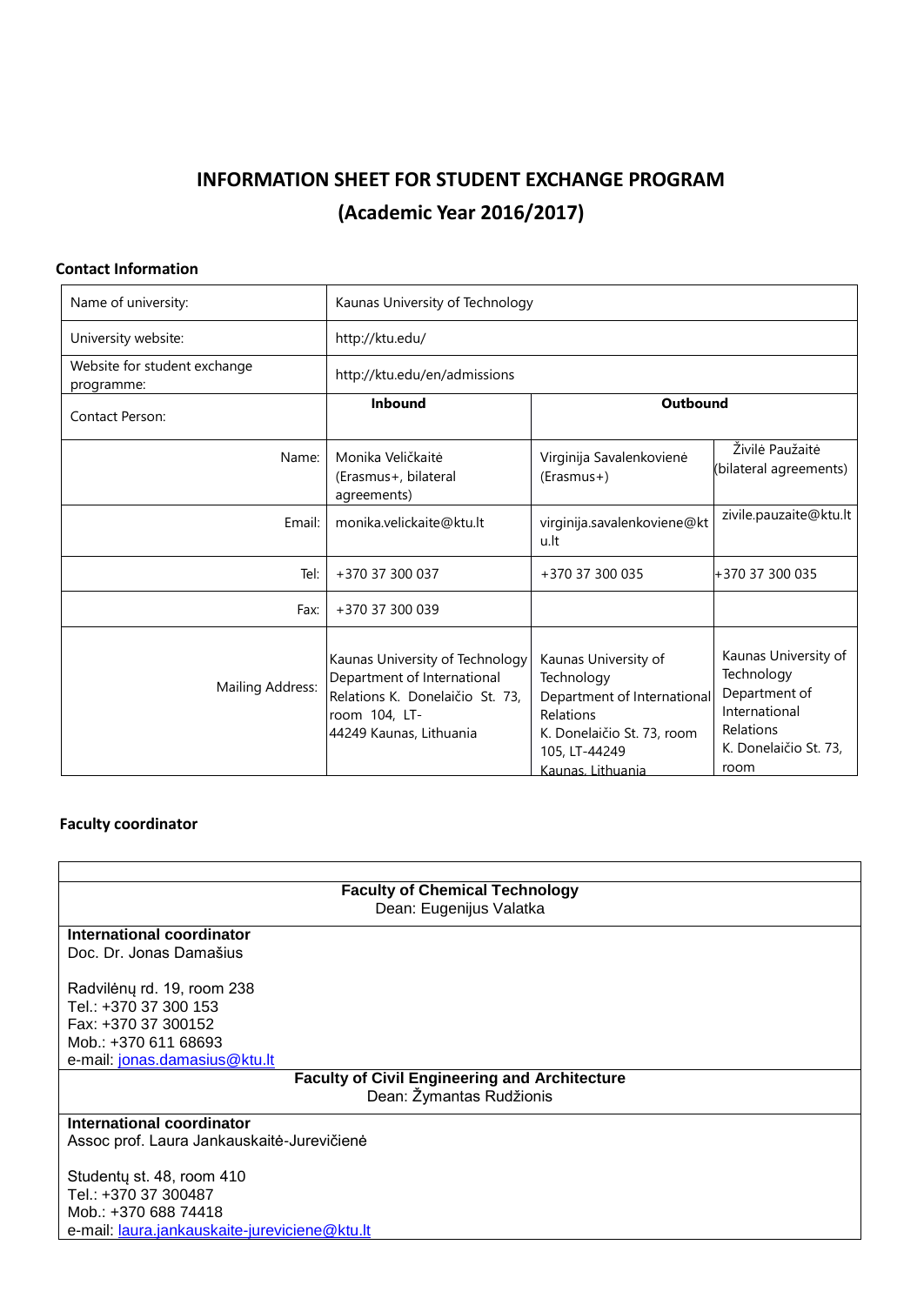| <b>Faculty of Electrical and Electronics Engineering</b>                  |  |
|---------------------------------------------------------------------------|--|
| Dean: Algimantas Valinevičius                                             |  |
| <b>International coordinator</b><br>Assoc. Prof. Alma Dervinienė          |  |
|                                                                           |  |
| Studenty st. 48, room 213                                                 |  |
| Tel.: +370 37 300253                                                      |  |
| Fax: +370 37 454329                                                       |  |
| Mob.: +370 674 41911<br>E-mail: alma.derviniene@ktu.lt                    |  |
| <b>Faculty of Informatics</b>                                             |  |
| Dean: Eduardas Bareiša                                                    |  |
| <b>International coordinator</b>                                          |  |
| Rūta Dapkūnaitė                                                           |  |
|                                                                           |  |
| Studenty st. 50, room 410<br>Tel.: +370 37 300355                         |  |
| Mob.: +370 616 96020                                                      |  |
| e-mail: ruta.dapkunaite@ktu.lt                                            |  |
| <b>Faculty of Mathematics and Natural Sciences</b>                        |  |
| Dean: Bronė Narkevičienė                                                  |  |
| <b>International coordinator</b>                                          |  |
| Indrė Starevičiūtė                                                        |  |
|                                                                           |  |
| Studenty st. 50, room 216<br>Tel.: +370 37 30 03 03                       |  |
| Mob.: +370 639 02790                                                      |  |
| e-mail: indre.stareviciute@ktu.lt                                         |  |
| <b>Faculty of Mechanical Engineering and Design</b>                       |  |
| Dean: Andrius Vilkauskas                                                  |  |
| <b>International coordinator</b>                                          |  |
| Sigita Urbanavičiūtė                                                      |  |
| Kęstučio st. 27, room 144                                                 |  |
| Tel.: +370 37 300201                                                      |  |
| Mob.: +370 604 88771                                                      |  |
| e-mail: sigita.urbanaviciute@ktu.lt                                       |  |
| <b>Faculty of Social Sciences, Arts and Humanities</b>                    |  |
| Dean: Doc. dr. Eglė Butkevičienė                                          |  |
| <b>International coordinator</b>                                          |  |
| Audronė Gedžiūtė                                                          |  |
| A. Mickevičiaus str. 37-115                                               |  |
| Tel.: +370 37 300104                                                      |  |
| Mob.: +370 615 29903                                                      |  |
| E-mail: audrone.gedziute@ktu.lt                                           |  |
| <b>School of Economics and Business</b><br>Dean: Edita Gimžauskienė       |  |
|                                                                           |  |
| <b>International coordinator</b><br>Rasa Rauktienė                        |  |
|                                                                           |  |
| Gedimino st. 50, room 325,                                                |  |
| Tel.:+370 37 30 01 27                                                     |  |
| Mob.: +370 619 62 640                                                     |  |
| e-mail: rasa.rauktiene@ktu.lt                                             |  |
| Panevėžys Faculty of Technologies and Business<br>Dean: Daiva Žostautienė |  |
| <b>International coordinator</b>                                          |  |
| Assoc. Prof. Brigita Stanikūnienė                                         |  |
|                                                                           |  |
| Nemuno St. 33-220                                                         |  |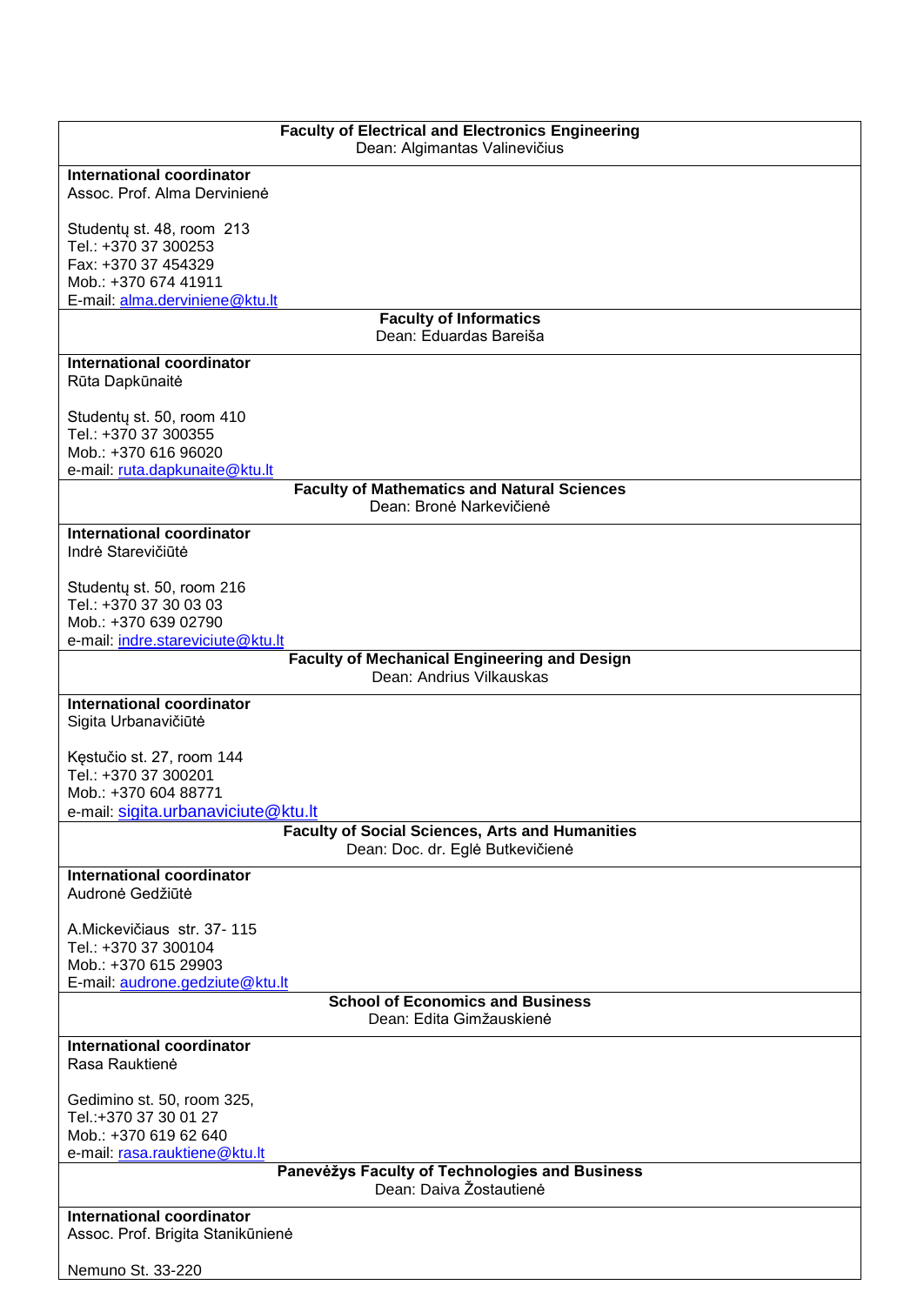## **Nomination and Application Deadlines**

|              | Semester 1 (fromto)     | Semester 2 (fromto)            |
|--------------|-------------------------|--------------------------------|
| Nomination:  | From January 1 to May 1 | From June 1 to October 1       |
| Application: | From April 1 to June 1  | From September 1 to November 1 |

#### **Nomination Procedure**

A student can be nominated to come to KTU when a valid bilateral agreement between home university and KTU exists or under academic exchange programmes between countries.

Write your nomination to the e-mail monika.velickaite@ktu.lt, indicating the name, surname and the faculty of the student.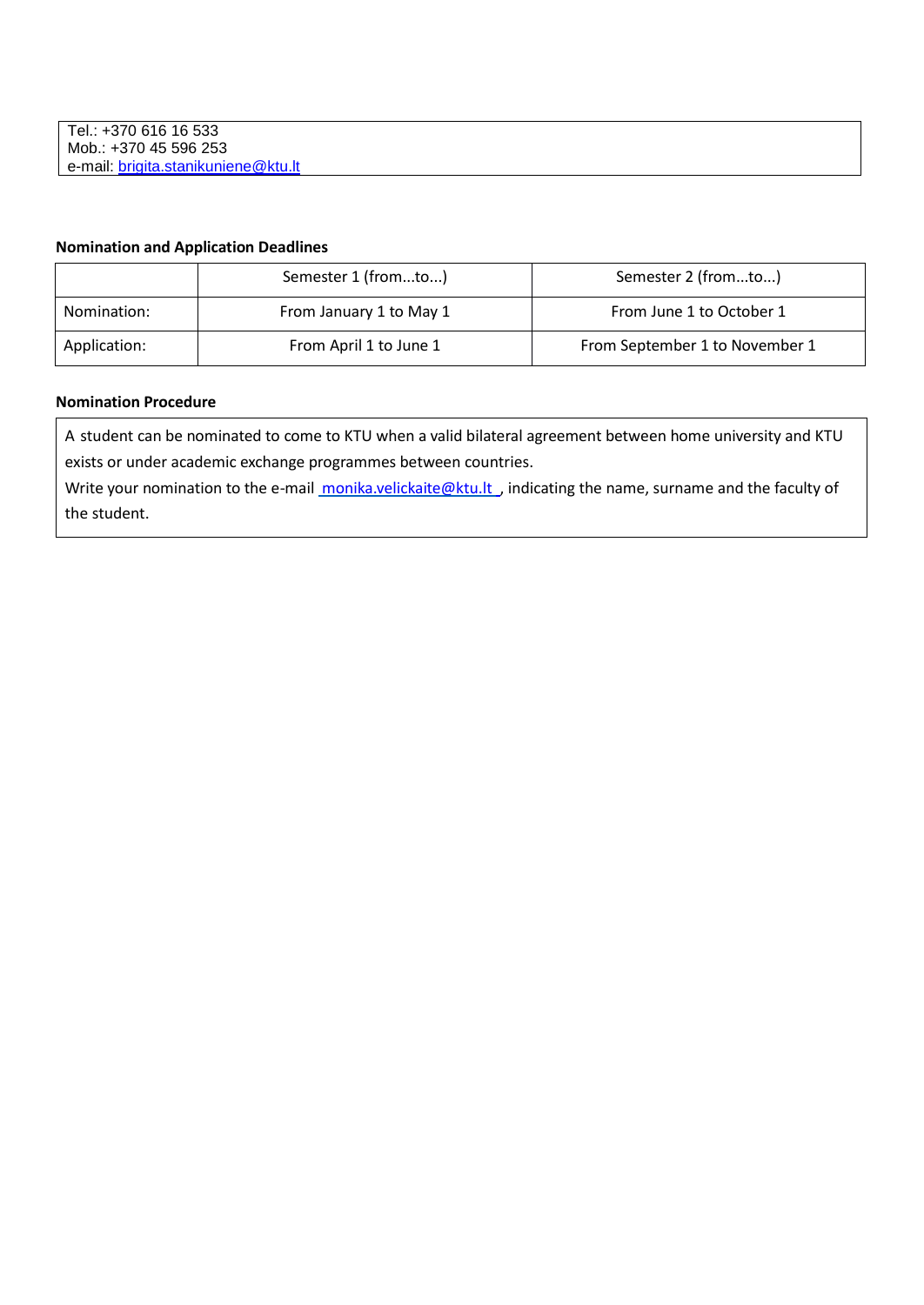#### **Application Procedure and required documents**

#### **Application Procedure**

You are welcome to apply for exchange studies at **KTU**!

Note that before you apply you must be nominated by your home university. Therefore you have to contact ex-

change programme coordinator at the home university first of all.

A student can be nominated to come to KTU when a valid bilateral agreement between home university and KTU exists or under academic exchange programmes between countries.

#### **Application deadlines:**

Autumn semester – **June 1**

Spring semester – **November 1**

**Online [application](https://exchange.ktu.edu/) for exchange students**

#### **Supporting documents:**

**1.** Learning agreement:

#### **for [Erasmus+](http://ktu.edu/uploads/files/TRD/Erasmus%2B_Learning_Agreement_2015.docx)**

#### **for other [programmes](http://ktu.edu/uploads/files/TRD/Learning_agreement.doc)**

- **2.** Transcript of records;
- **3.** English language proficiency certificate (CEFR B2+, IELTS 5.5+, TOEFL IBT 70+ or equivalent);
- **4.** Copy of valid passport (for non EU citizens) or ID card (only for EU and EEA citizens).
- **5.** In case you would like to prepare thesis / final degree project at KTU, please fill additionally **[Application](http://ktu.edu/uploads/files/TRD/KTU_application_for_final_degree_project.doc) for[m](http://ktu.edu/uploads/files/TRD/KTU_application_for_final_degree_project.doc) for final degree [Project](http://ktu.edu/uploads/files/TRD/KTU_application_for_final_degree_project.doc)**.

#### **Note!**

- You can save your online application at any time and continue to work on it at a later stage if you wish so.
- After the supporting documents are prepared/signed, they have to be scanned and saved on your computer.
- Scanned documents have to be uploaded in your online application.
- No documents have to be sent by post.
- You can apply for the accommodation in KTU dormitory by filling appropriate part of online application form.

#### **Visa Application Procedure and required documents**

## **Formalities for EU/EEA citizens after arrival to Lithuania**

*1. Registration procedure in migration office*

You have to present the following documents to Kaunas Migration Office: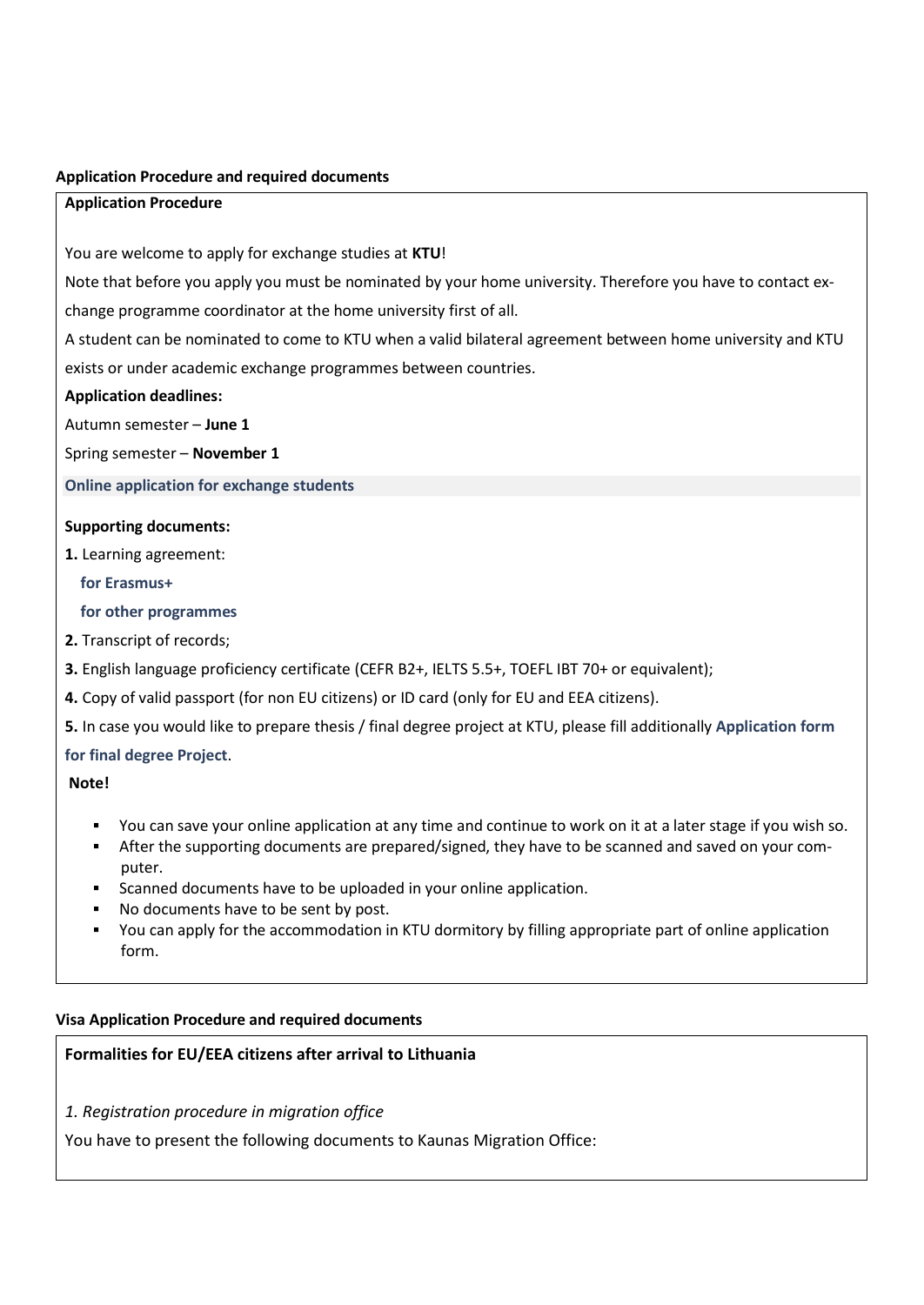1. A valid passport or ID card (plus a copy of this document);

2. An application form (obtainable at the Migration Office or KTU International Office);

3. European health insurance card (plus a copy of this document);

4. Certificate regarding enrolment at KTU (you will get it at KTU International Office);

5. Cheque from the bank indicating that you've paid 8,6 EUR for the document certifying your legal stay in

Lithuania (the code of payment 5740).

In 5 working days Migration Office will prepare the document certifying your legal stay in Lithuania and will post it to KTU. International Office will inform you about the reception of this document.

After reception of the document, you must declare your living place in 7 working days at the Municipality Office (Seniūnija).

*2. Declaration of living place*

You have to present to Seniūnija the following documents:

- 1. A valid passport or ID card.
- 2. The document certifying your legal stay in Lithuania, received from Migration Office.
- 3. Living place declaration form (obtainable at KTU International Office or Dormitory)\*.

\*This form has to be signed by the central dormitory administration, which is located Gričiupio St. 13 (KTU dormitory No. 10), room 101.

NOTE. Students, studying in Lithuania less than 90 days within 6 months, don't have to do any formalities in Migration or Municipality offices.

## **Formalities for non-EU citizens**

Non-EU citizens coming to Lithuania for exchange studies, e.g. under Erasmus programme, (for 1-2 semesters) have to apply for a national multiple entrance visa prior to arrival to Lithuania. The visa is issued in 15 days (usually you can expect it within 7 days).

One of the main documents to get D type visa is Mediation certificate of KTU. International Office prepares and sends Mediation certificate together with acceptance letter to the exchange student by post.

Visas are issued at the embassies, diplomatic missions or consular offices of the Republic of Lithuania abroad. Here you can find the list [of embassies, diplomatic](http://www.urm.lt/l.php?tmpl_into%5b0%5d=index&tmpl_name%5b0%5d=m_site_index106&tmpl_into%5b1%5d=middle&tmpl_name%5b1%5d=m_urm_lt_list) missions or consular offices of the Republic of Lithuani[a](http://www.urm.lt/l.php?tmpl_into%5b0%5d=index&tmpl_name%5b0%5d=m_site_index106&tmpl_into%5b1%5d=middle&tmpl_name%5b1%5d=m_urm_lt_list) [abroad.](http://www.urm.lt/l.php?tmpl_into%5b0%5d=index&tmpl_name%5b0%5d=m_site_index106&tmpl_into%5b1%5d=middle&tmpl_name%5b1%5d=m_urm_lt_list)

Please contact the nearest Embassy of Lithuania to get the precise information about visa application procedure.

NOTE. Students, who have national D type visa don't need to declare living place after arrival to Lithuania.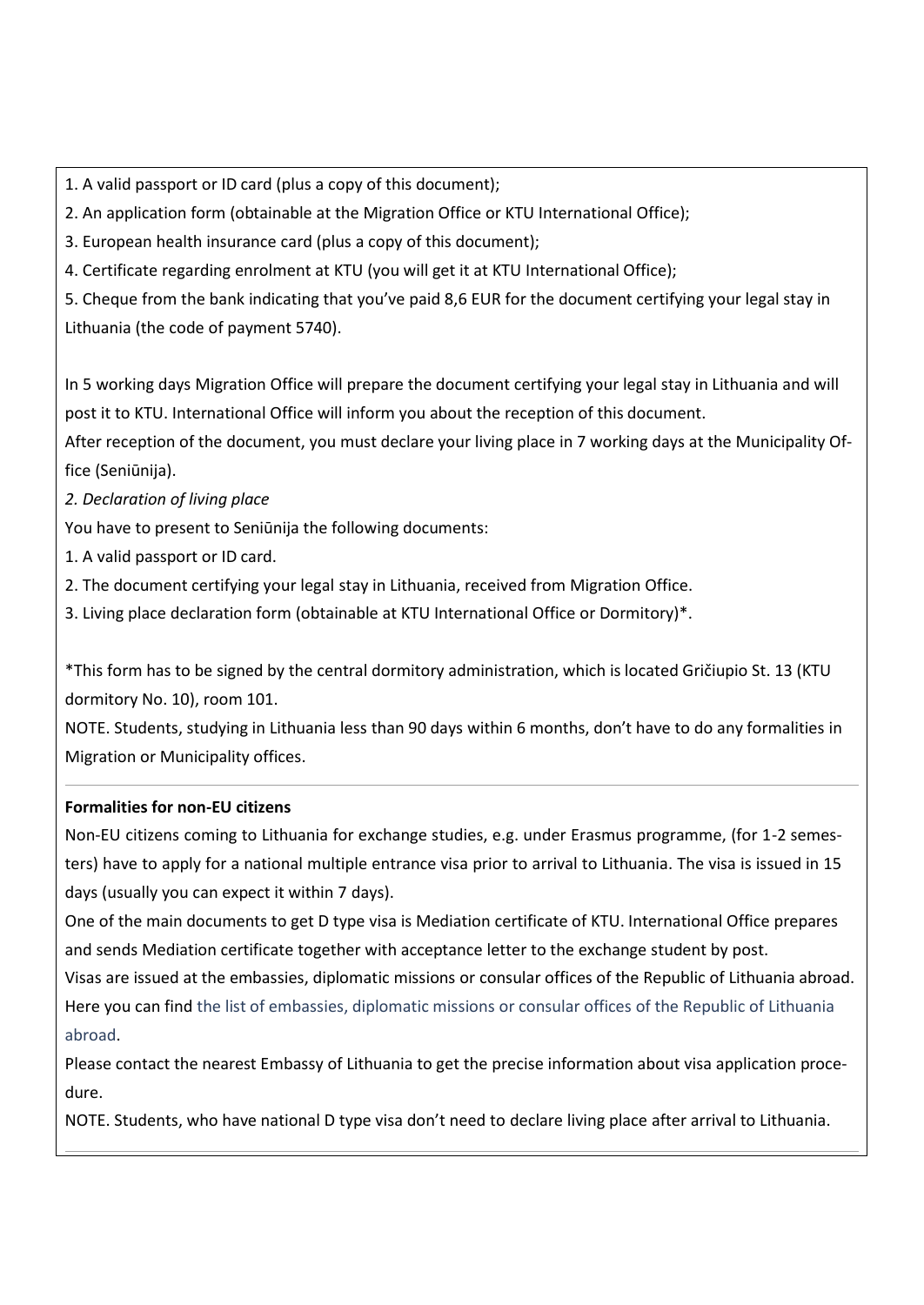More information on the migration formalities, rights and responsibilities of aliens in Lithuania:

Migration Department [http://www.migracija.lt](http://www.migracija.lt/)

Ministry of Foreign Affairs of the Republic of Lithuania <http://www.urm.lt/>

## **Academic Programmes and Courses available for Exchange Students**

| Website:                      | http://kt u.edu/ uplo ads/ files/ TRD /KT U%20 Study%20 pro gramm es%2 02<br>015 |
|-------------------------------|----------------------------------------------------------------------------------|
|                               | EN $E U$ web(1).pdf                                                              |
| Course load requirement:      | not more than 30 ECTS credits per semester.                                      |
| Medium of teaching:           | Classes or consultations                                                         |
| English Language requirement: | CEFR B2+, IELTS 5.5+, TOEFL IBT 70+ or equivalent                                |
| GPA requirement:              | Depending on the one which is applicable by the home institution.                |

## **Courses in English for Exchange Students 2016/2017**

## **FACULTY OF CHEMICAL TECHNOLOGY**

- Bachelor's degree programme of ENVIRONMENTAL ENGINNERING
- Bachelor's degree programme of CHEMICAL TECHNOLOGY AND ENGINEERING
- Courses from the Master's degree programme of ENVIRONMENTAL ENGINEERING
- Courses from the Master's degree programme of FOOD SCIENCE AND SAFETY

## **INSTITUTE OF ENVIRONMENTAL ENGINEERING**

 Courses from the Master's degree programme of ENVIRONMENTAL MANAGEMENT AND CLEANER PRODUCTION

## **FACULTY OF INFORMATICS**

- Bachelor's degree programme of INFORMATICS
- Master's degree programme of INFORMATICS

## **FACULTY OF CIVIL ENGINEERING AND ARCHITECTURE**

- Courses from the Bachelor's degree programme of ARCHITECTURE
- Courses from the Bachelor's degree programme of CIVIL ENGINEERING
- Courses from the Master's degree programme of ARCHITECTURE
- Courses from the Master's degree programme of CIVIL ENGINEERING

## **FACULTY OF ELECTRICAL AND ELECTRONICS ENGINEERING**

- Master's degree programme of CONTROL TECHNOLOGIES
- Master's degree programme of SMART TELECOMMUNICATION TECHNOLOGIES
- Courses from the Master's degree programme of ELECTRONICS ENGINEERING
- DISCRETE COURSES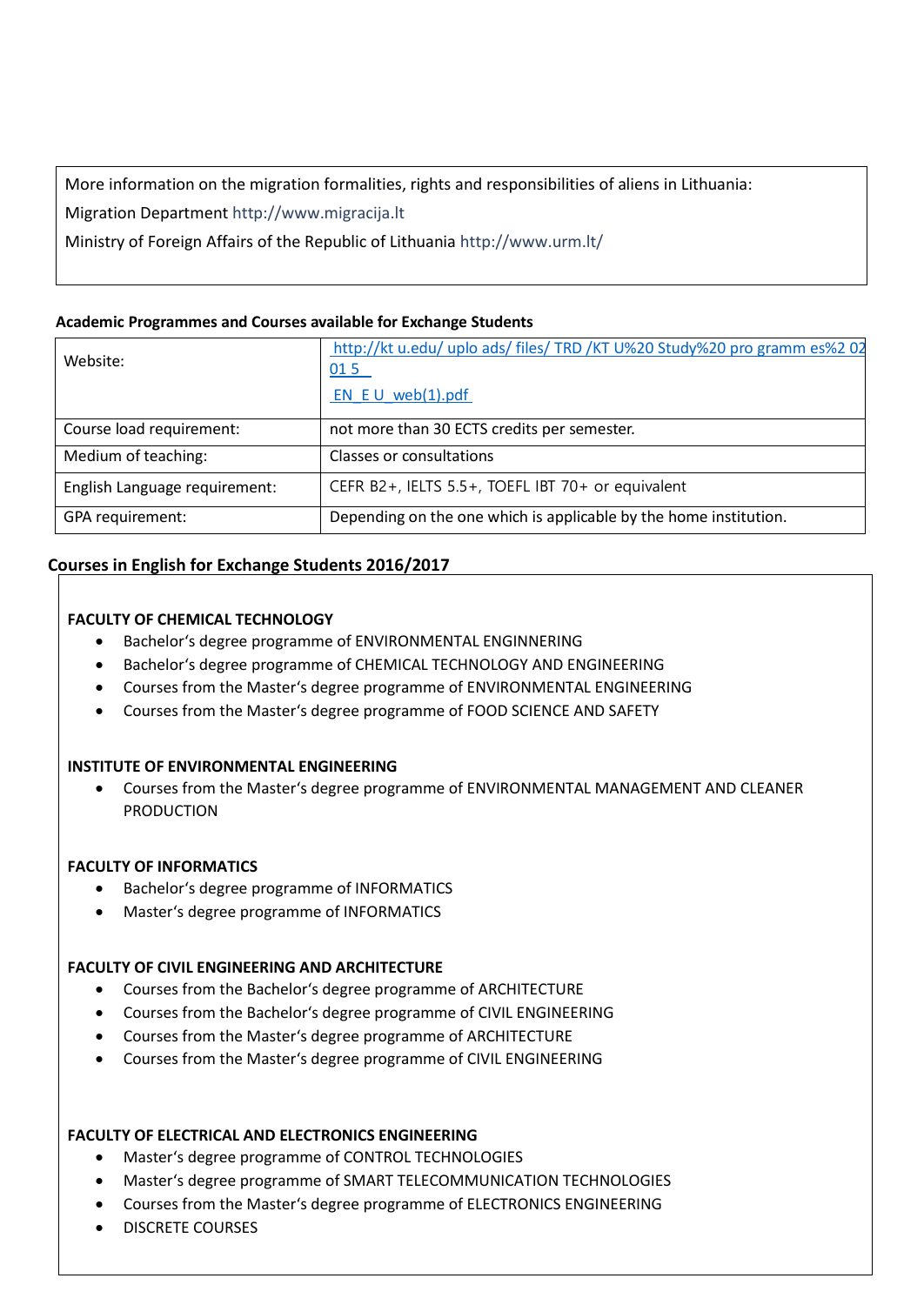## **FACULTY OF MATHEMATICS AND NATURAL SCIENCES**

- Bachelor's degree programme of APPLIED PHYSICS
- Bachelor's degree programme of MATERIALS AND NANOTECHNOLOGIES
- Master's degree programme of APPLIED PHYSICS
- Master's degree programme of MEDICAL PHYSICS

#### **FACULTY OF SOCIAL SCIENCES, ARTS AND HUMANITIES**

- Discrete courses of the Department of Modern Language and Intercultural Communication
- Discrete courses of the Department of Audiovisual Arts
- Discrete courses of the Department of Educational Studies
- Discrete courses of the Department of Philosophy and Psychology
- Discrete courses of the Institute of European Studies
- Discrete courses of the Institute of Policy and Public Administration
- Courses from the programme of NEW MEDIA LANGUAGE

#### **SCHOOL OF ECONOMICS AND BUSINESS**

- Bachelor's degree programme of INDUSTRIAL TECHNOLOGY MANAGEMENT
- Master's degree programme of ACCOUNTING AND AUDITING
- Master's degree programme of INTERNATIONAL BUSINESS
- Master's degree programme of MARKETING MANAGEMENT
- Master's degree programme of TECHNOLOGY MANAGEMENT
- Discrete courses

#### **FACULTY OF MECHANICAL ENGINEERING AND DESIGN**

- Bachelor's degree programme of MECHANICAL ENGINEERING
- Bachelor's degree programme of MECHATRONICS
- Bachelor's degree programme of VEHICLE ENGINEERING
- Master's degree programme of INDUSTRIAL ENGINEERING AND MANAGEMENT
- Master's degree programme of MECHANICAL ENGINEERING
- Master's degree programme of MECHATRONICS
- Master's degree programme of FASHION ENGINEERING
- Master's degree programme of PLASTICS ENGINEERING
- Master's degree programme of TEXTILE ENGINEERING
- DISCRETE COURSES

#### **PANEVĖŽYS FACULTY OF TECHNOLOGIES AND BUSINESS**

- Discrete courses of the Department of Technologies
- Discrete courses of the Department of Economics and Business

#### **Important Dates**

|                                   | Semester 1 (fromto)         | Semester 2 (fromto)           |
|-----------------------------------|-----------------------------|-------------------------------|
| Dormitory earliest check-in date: | From August 20              | From January 25               |
| Registration & Orientation:       | From August 25 to September | From January 30 to February 4 |
| Class begins:                     | From September 5            | From February 1               |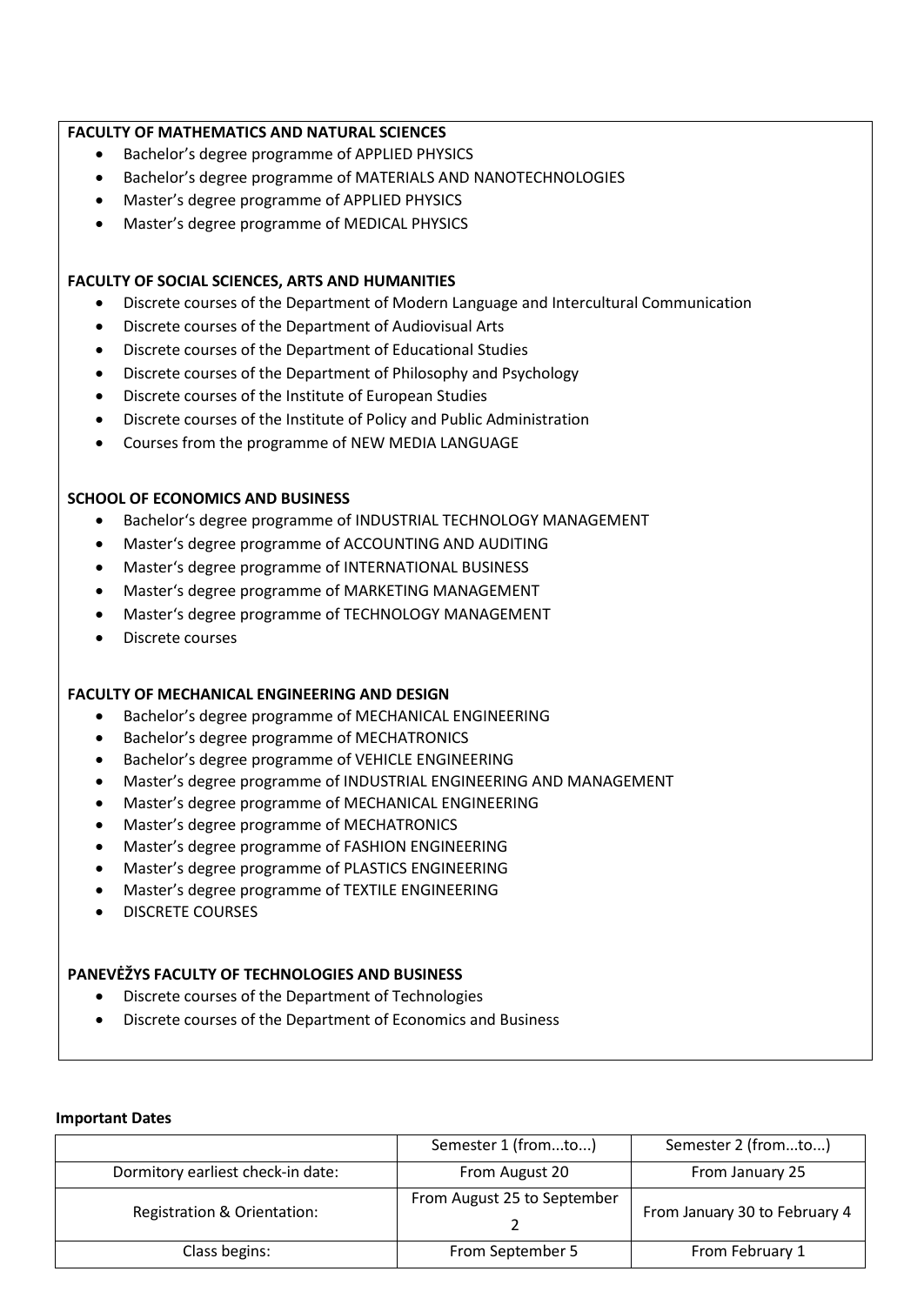| Class ends:                   | December 23                  | May 31                                                                      |
|-------------------------------|------------------------------|-----------------------------------------------------------------------------|
| Exam Period:                  | From January 2 to January 31 | From June 1 to June 30                                                      |
| Weblink to academic calendar: |                              | http://kt u.edu/ uplo ads/ files/ fo r%20 Internatio nal%2 0<br>Students/st |
|                               |                              | udentguide STUD IES 201<br>5.pdf                                            |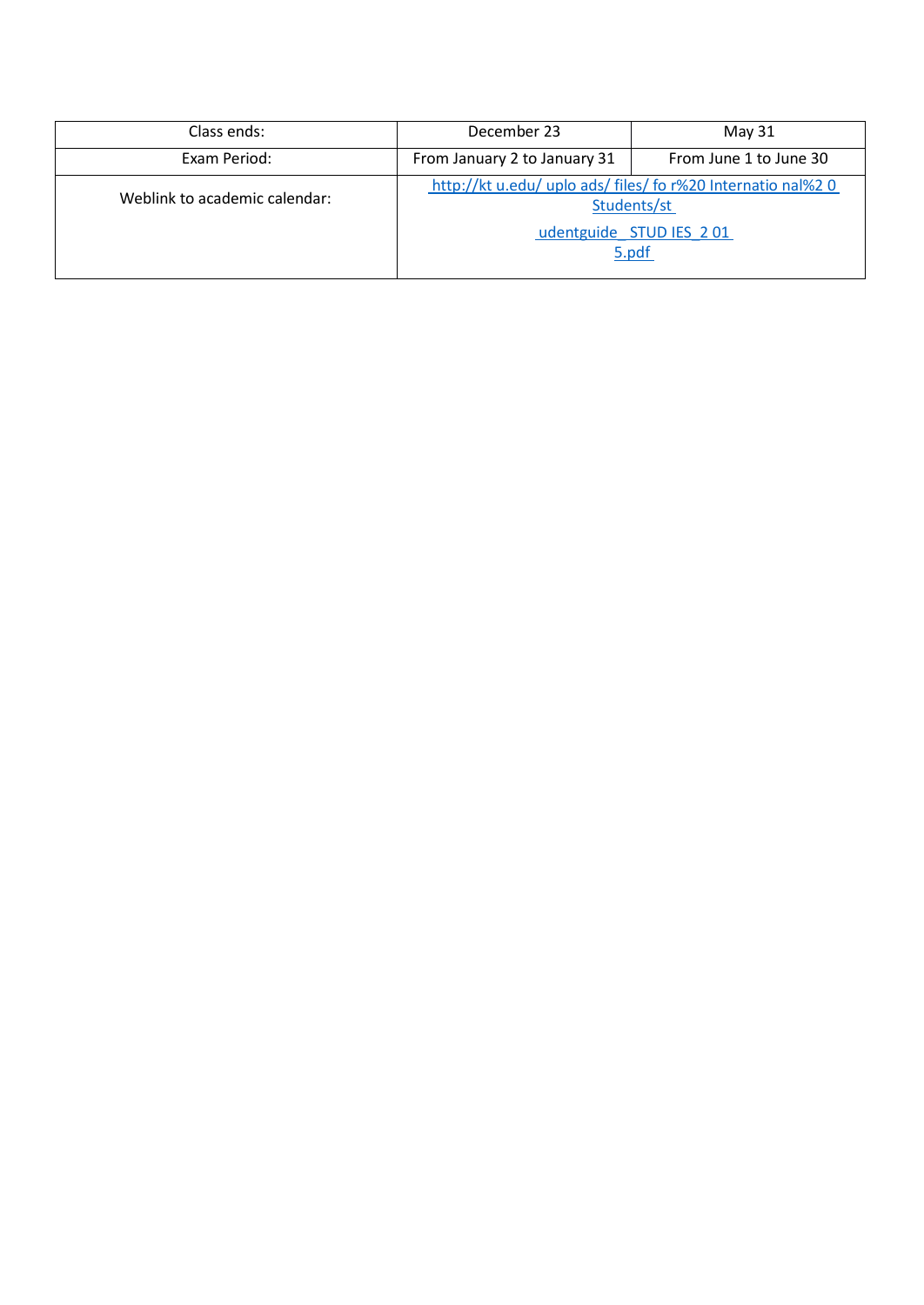#### **Accommodation**

| Is campus accommodation | It is usually provided for the first-year students (students who are late, are |  |
|-------------------------|--------------------------------------------------------------------------------|--|
| guaranteed?             | not guaranteed a place in the dormitory).                                      |  |
| Lodging fee:            | 1. 115,85 EUR - single room;                                                   |  |
|                         | 2.86,89 EUR – double room / price for a person.                                |  |
| Application method:     | Filling in the form with dormitory preferences, which is sent for the          |  |
|                         | students after they are accepted.                                              |  |
| Application deadline:   | Send the dormitory preferences by August 1 or by January 1.                    |  |

#### **Estimated Living Expenses**

| Meals:                         | Lunch for around 3 Euros.                                                 |  |
|--------------------------------|---------------------------------------------------------------------------|--|
|                                | 1.50-7.50 EUR for pizza                                                   |  |
|                                | 4.50-9 EUR for a steak or sea food                                        |  |
|                                | 1.50-2 EUR for a cup of cappuccino.                                       |  |
| Accommodation provided by host | Dormitory 100 EUR (50-140)                                                |  |
| university:                    |                                                                           |  |
| Off-campus housing:            | Average rent prices are from 150 EUR to 400 EUR per month for a flat (1-3 |  |
|                                | rooms).                                                                   |  |
| Transportation:                | 5 EUR                                                                     |  |
| Personal expenses:             | Food 145 EUR                                                              |  |
|                                | Hygiene goods 30 EUR                                                      |  |
|                                | Materials for studies 30 EUR                                              |  |
|                                | Entertainment 75 EUR                                                      |  |
| Other administrative fees      | Other 60 EUR                                                              |  |
| (Miscellaneous fees):          |                                                                           |  |

#### **Insurance Requirement**

## **Health Insurance**

All international students are supposed to have medical insurance valid in Lithuania for the study period (can be renewed every year). The insurance can be obtained in the student's home country or from a Lithuanian insurance company upon arrival.

## **Health insurance for EU citizens**

Students from EU countries are not required to have any special health insurance. European health insurance card or form E111 confirming that a student has EU health insurance is valid in Lithuania.

## **Health insurance for non EU citizens**

Students from non-EU countries may obtain their health insurance either in their country or in Lithuania.